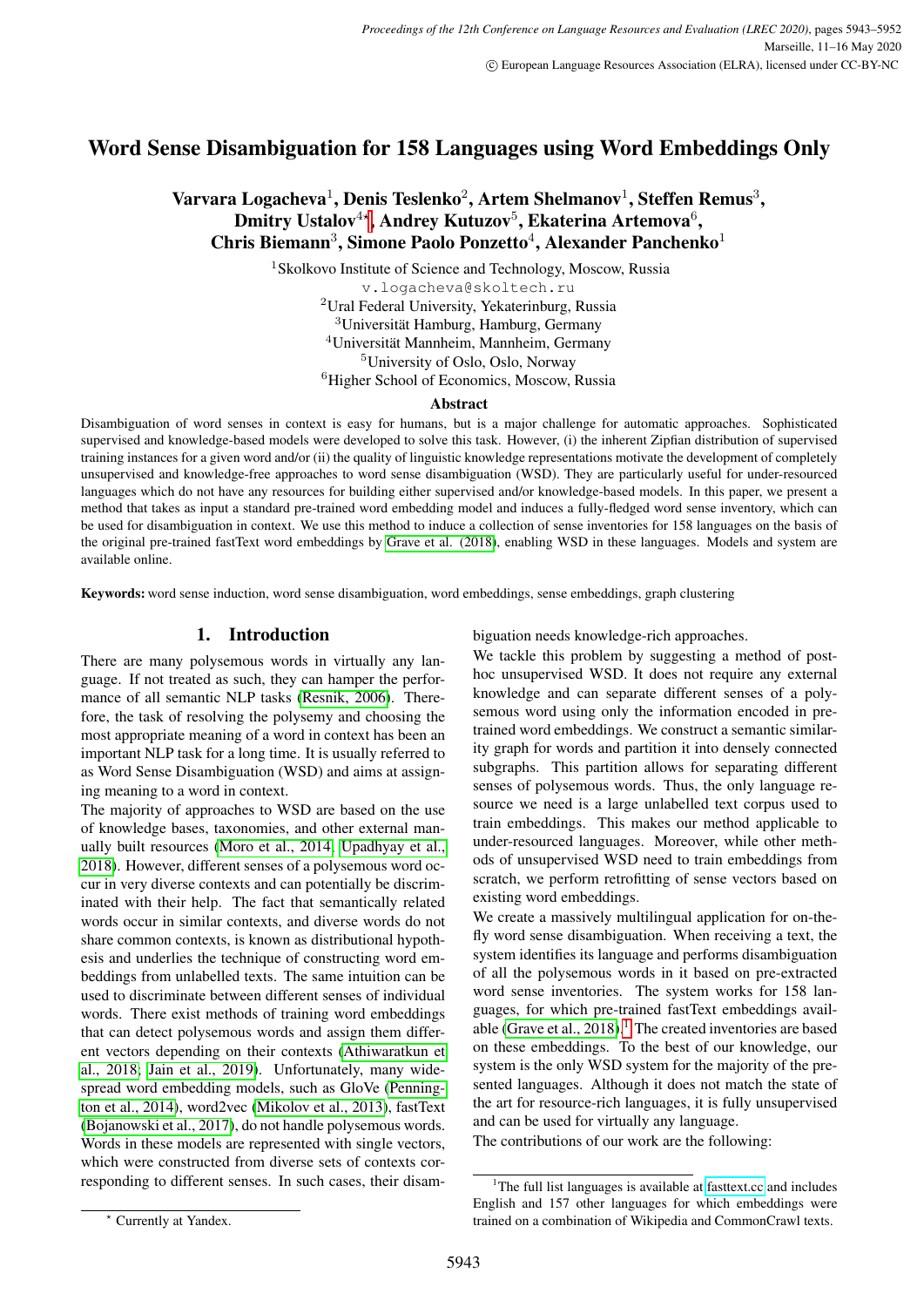- We release word sense inventories associated with fastText embeddings for 158 languages.
- We release a system that allows on-the-fly word sense disambiguation for 158 languages.
- We present egvi (Ego-Graph Vector Induction), a new algorithm of unsupervised word sense induction, which creates sense inventories based on pre-trained word vectors.

# 2. Related Work

There are two main scenarios for WSD: the supervised approach that leverages training corpora explicitly labelled for word sense, and the knowledge-based approach that derives sense representation from lexical resources, such as Word-Net [\(Miller, 1995\)](#page-9-5). In the supervised case WSD can be treated as a classification problem. Knowledge-based approaches construct sense embeddings, i.e. embeddings that separate various word senses.

SupWSD [\(Papandrea et al., 2017\)](#page-9-6) is a state-of-the-art system for supervised WSD. It makes use of linear classifiers and a number of features such as POS tags, surrounding words, local collocations, word embeddings, and syntactic relations. GlossBERT model [\(Huang et al., 2019\)](#page-8-4), which is another implementation of supervised WSD, achieves a significant improvement by leveraging gloss information. This model benefits from sentence-pair classification approach, introduced by [Devlin et al. \(2019\)](#page-8-5) in their BERT contextualized embedding model. The input to the model consists of a context (a sentence which contains an ambiguous word) and a gloss (sense definition) from WordNet. The contextgloss pair is concatenated through a special token ([SEP]) and classified as positive or negative.

On the other hand, sense embeddings are an alternative to traditional word vector models such as word2vec, fast-Text or GloVe, which represent monosemous words well but fail for ambiguous words. Sense embeddings represent individual senses of polysemous words as separate vectors. They can be linked to an explicit inventory [\(Iacobacci et al.,](#page-8-6) [2015\)](#page-8-6) or induce a sense inventory from unlabelled data [\(Ia](#page-8-7)[cobacci and Navigli, 2019\)](#page-8-7). LSTMEmbed [\(Iacobacci and](#page-8-7) [Navigli, 2019\)](#page-8-7) aims at learning sense embeddings linked to BabelNet [\(Navigli and Ponzetto, 2012\)](#page-9-7), at the same time handling word ordering, and using pre-trained embeddings as an objective. Although it was tested only on English, the approach can be easily adapted to other languages present in BabelNet. However, manually labelled datasets as well as knowledge bases exist only for a small number of wellresourced languages. Thus, to disambiguate polysemous words in other languages one has to resort to fully unsupervised techniques.

The task of Word Sense Induction (WSI) can be seen as an unsupervised version of WSD. WSI aims at clustering word senses and does not require to map each cluster to a predefined sense. Instead of that, word sense inventories are induced automatically from the clusters, treating each cluster as a single sense of a word. WSI approaches fall into three main groups: context clustering, word ego-network clustering and synonyms (or substitute) clustering.

Context clustering approaches consist in creating vectors which characterise words' contexts and clustering these

<span id="page-1-0"></span>.Ruby, CRuby, CoffeeScript, Ember, Faye, Garnet, Gem, Groovy, Haskell, Hazel, JRuby, Jade, Jasmine, Josie, Jruby, Lottie, Millie, Oniguruma, Opal, Python, RUBY, Ruby., Ruby-like, Rabbitfoot, RubyMotion, Rails, Rubinius, Ruby-, Ruby-based, Ruby2, RubyGem, RubyGems, RubyInstaller, RubyOnRails, RubyRuby, RubySpec, Rubygems, Rubyist, Rubyists, Rubys, Sadie, Sapphire, Sypro, Violet, jRuby, ruby, rubyists

Table 1: Top nearest neighbours of the fastText vector of the word *Ruby* are clustered according to various senses of this word: programming language, gem, first name, color, but also its spelling variations (typeset in black color).

vectors. Here, the definition of context may vary from window-based context to latent topic-alike context. Afterwards, the resulting clusters are either used as senses directly [\(Kutuzov, 2018\)](#page-8-8), or employed further to learn sense embeddings via Chinese Restaurant Process algorithm [\(Li](#page-8-9) [and Jurafsky, 2015\)](#page-8-9), AdaGram, a Bayesian extension of the Skip-Gram model [\(Bartunov et al., 2016\)](#page-8-10), AutoSense, an extension of the LDA topic model [\(Amplayo et al., 2019\)](#page-8-11), and other techniques.

Word ego-network clustering is applied to semantic graphs. The nodes of a semantic graph are words, and edges between them denote semantic relatedness which is usually evaluated with cosine similarity of the corresponding embeddings [\(Pelevina et al., 2016\)](#page-9-8) or by PMI-like measures [\(Hope and Keller, 2013b\)](#page-8-12). Word senses are induced via graph clustering algorithms, such as Chinese Whispers [\(Biemann, 2006\)](#page-8-13) or MaxMax [\(Hope and Keller, 2013a\)](#page-8-14). The technique suggested in our work belongs to this class of methods and is an extension of the method presented by [Pelevina et al. \(2016\)](#page-9-8).

Synonyms and substitute clustering approaches create vectors which represent synonyms or substitutes of polysemous words. Such vectors are created using synonymy dictionaries [\(Ustalov et al., 2019\)](#page-9-9) or context-dependent substitutes obtained from a language model [\(Amrami and Gold](#page-8-15)[berg, 2018\)](#page-8-15). Analogously to previously described techniques, word senses are induced by clustering these vectors.

## 3. Algorithm for Word Sense Induction

The majority of word vector models do not discriminate between multiple senses of individual words. However, a polysemous word can be identified via manual analysis of its nearest neighbours—they reflect different senses of the word. Table [1](#page-1-0) shows manually sense-labelled most similar terms to the word *Ruby* according to the pre-trained fastText model [\(Grave et al., 2018\)](#page-8-0). As it was suggested early by [Widdows and Dorow \(2002\)](#page-9-10), the distributional properties of a word can be used to construct a graph of words that are semantically related to it, and if a word is polysemous, such graph can easily be partitioned into a number of densely connected subgraphs corresponding to different senses of this word. Our algorithm is based on the same principle.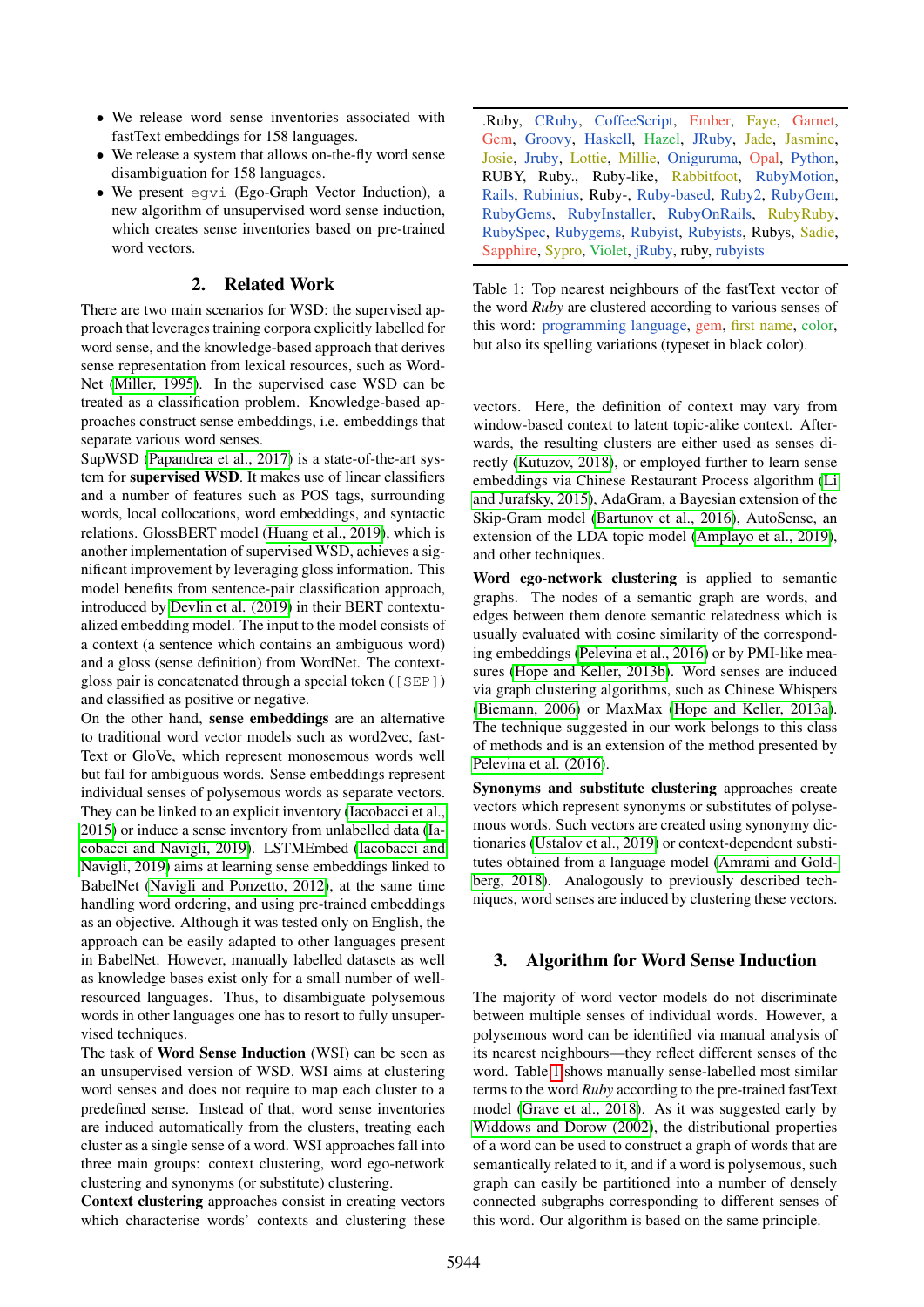#### 3.1. SenseGram: A Baseline Graph-based Word Sense Induction Algorithm

SenseGram is the method proposed by [Pelevina et al.](#page-9-8) [\(2016\)](#page-9-8) that separates nearest neighbours to induce word senses and constructs sense embeddings for each sense. It starts by constructing an *ego-graph* (semantic graph centred at a particular word) of the word and its nearest neighbours. The edges between the words denote their semantic relatedness, e.g. the two nodes are joined with an edge if cosine similarity of the corresponding embeddings is higher than a pre-defined threshold. The resulting graph can be clustered into subgraphs which correspond to senses of the word.

The sense vectors are then constructed by averaging embeddings of words in each resulting cluster. In order to use these sense vectors for word sense disambiguation in text, the authors compute the probabilities of sense vectors of a word given its context or the similarity of the sense vectors to the context.

## <span id="page-2-0"></span>3.2. **egvi** (Ego-Graph Vector Induction): A Novel Word Sense Induction Algorithm

Induction of Sense Inventories One of the downsides of the described above algorithm is noise in the generated graph, namely, unrelated words and wrong connections. They hamper the separation of the graph. Another weak point is the imbalance in the nearest neighbour list, when a large part of it is attributed to the most frequent sense, not sufficiently representing the other senses. This can lead to construction of incorrect sense vectors.

We suggest a more advanced procedure of graph construction that uses the interpretability of vector addition and subtraction operations in word embedding space [\(Mikolov et](#page-9-4) [al., 2013\)](#page-9-4) while the previous algorithm only relies on the list of nearest neighbours in word embedding space. The key innovation of our algorithm is the use of vector subtraction to find pairs of most dissimilar graph nodes and construct the graph only from the nodes included in such "anti-edges". Thus, our algorithm is based on *graph-based* word sense induction, but it also relies on *vector-based* operations between word embeddings to perform filtering of graph nodes. Analogously to the work of [Pelevina et al.](#page-9-8) [\(2016\)](#page-9-8), we construct a semantic relatedness graph from a list of nearest neighbours, but we filter this list using the following procedure:

- 1. Extract a list  $\mathcal{N} = \{w_1, w_2, ..., w_N\}$  of N nearest neighbours for the target (ego) word vector w.
- 2. Compute a list  $\Delta = {\delta_1, \delta_2, ..., \delta_N}$  for each  $w_i$  in  $\mathcal{N}$ , where  $\delta_i = w - w_i$ . The vectors in  $\delta$  contain the components of sense of  $w$  which are not related to the corresponding nearest neighbours from  $N$ .
- 3. Compute a list  $\overline{\mathcal{N}} = {\overline{w_1}, \overline{w_2}, ..., \overline{w_N}}$ , such that  $\overline{w_i}$  is in the top nearest neighbours of  $\delta_i$  in the embedding space. In other words,  $\overline{w_i}$  is a word which is the most similar to the target (ego) word  $w$  and least similar to its neighbour  $w_i$ . We refer to  $\overline{w_i}$  as an *anti-pair* of  $w_i$ . The set of  $N$  nearest neighbours and their anti-pairs form a set of *anti-edges* i.e. pairs of most dissimilar

nodes – those which should not be connected:  $\overline{E}$  =  $\{(w_1,\overline{w_1}), (w_2,\overline{w_2}), ..., (w_N,\overline{w_N})\}.$ 

To clarify this, consider the target (ego) word  $w =$ *python*, its top similar term  $w_1 = Java$  and the resulting anti-pair  $\overline{w_i}$  = *snake* which is the top related term of  $\delta_1 = w - w_1$ . Together they form an antiedge  $(w_i, \overline{w_i}) = (Java, snake)$  composed of a pair of semantically dissimilar terms.

- 4. Construct  $V$ , the set of vertices of our semantic graph  $G = (V, E)$  from the list of anti-edges  $\overline{E}$ , with the following recurrent procedure:  $V = V \cup \{w_i, \overline{w_i} : w_i \in$  $\mathcal{N}, \overline{w_i} \in \mathcal{N}$ , i.e. we add a word from the list of nearest neighbours *and* its anti-pair only if both of them are nearest neighbours of the original word  $w$ . We do not add w's nearest neighbours if their anti-pairs do not belong to  $N$ . Thus, we add only words which can help discriminating between different senses of w.
- 5. Construct the set of edges  $E$  as follows. For each  $w_i \in \mathcal{N}$  we extract a set of its K nearest neighbours  $\mathcal{N}'_i = \{u_1, u_2, ..., u_K\}$  and define  $E = \{(w_i, u_j)$ :  $w_i \in V, u_j \in V, u_j \in \mathcal{N}'_i, u_j \neq \overline{w_i}$ . In other words, we remove edges between a word  $w_i$  and its nearest neighbour  $u_i$  if  $u_j$  is also its anti-pair. According to our hypothesis,  $w_i$  and  $\overline{w_i}$  belong to different senses of  $w$ , so they should not be connected (i.e. we never add anti-edges into  $E$ ). Therefore, we consider any connection between them as noise and remove it.

Note that  $N$  (the number of nearest neighbours for the target word  $w$ ) and  $K$  (the number of nearest neighbours of  $w_{ci}$ ) do not have to match. The difference between these parameters is the following.  $N$  defines how many words will be considered for the construction of ego-graph. On the other hand,  $K$  defines the degree of relatedness between words in the ego-graph — if  $K = 50$ , then we will connect vertices w and u with an edge only if u is in the list of 50 nearest neighbours of  $w$ . Increasing  $K$  increases the graph connectivity and leads to lower granularity of senses.

According to our hypothesis, nearest neighbours of  $w$  are grouped into clusters in the vector space, and each of the clusters corresponds to a sense of  $w$ . The described vertices selection procedure allows picking the most representative members of these clusters which are better at discriminating between the clusters. In addition to that, it helps dealing with the cases when one of the clusters is over-represented in the nearest neighbour list. In this case, many elements of such a cluster are not added to V because their anti-pairs fall outside the nearest neighbour list. This also improves the quality of clustering.

After the graph construction, the clustering is performed using the Chinese Whispers algorithm [\(Biemann, 2006\)](#page-8-13). This is a bottom-up clustering procedure that does not require to pre-define the number of clusters, so it can correctly process polysemous words with varying numbers of senses as well as unambiguous words.

Figure [1](#page-3-0) shows an example of the resulting pruned graph of for the word *Ruby* for  $N = 50$  nearest neighbours in terms of the fastText cosine similarity. In contrast to the baseline method by [\(Pelevina et al., 2016\)](#page-9-8) where all 50 terms are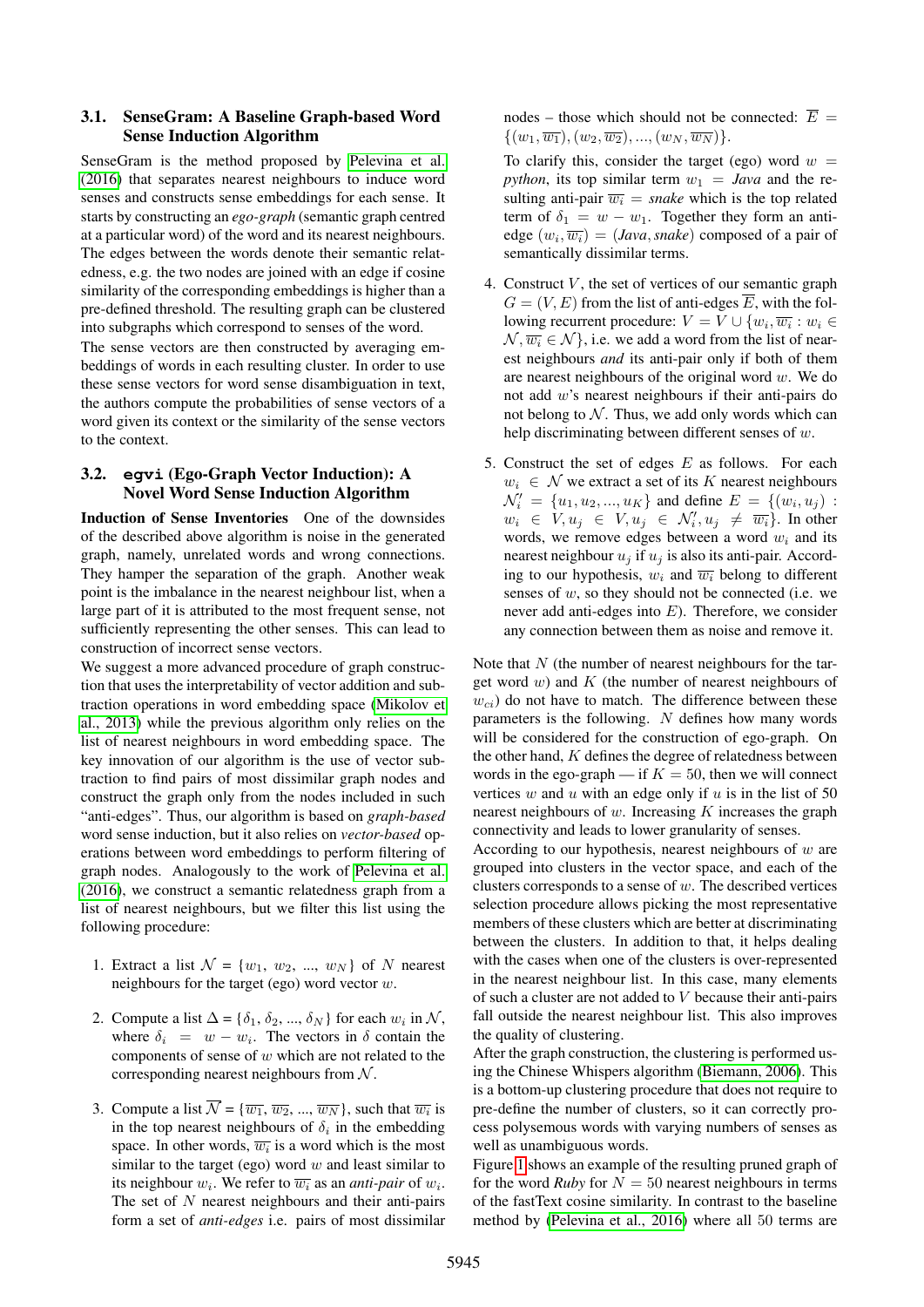clustered, in the method presented in this section we sparsify the graph by removing 13 nodes which were not in the set of the "anti-edges" i.e. pairs of most dissimilar terms out of these 50 neighbours. Examples of anti-edges i.e. pairs of most dissimilar terms for this graph include: (*Haskell*, *Sapphire*), (*Garnet*, *Rails*), (*Opal*, *Rubyist*), (*Hazel*, *Ruby-OnRails*), and (*Coffeescript*, *Opal*).

Labelling of Induced Senses We label each word cluster representing a sense to make them and the WSD results interpretable by humans. Prior systems used hypernyms to label the clusters [\(Ruppert et al., 2015;](#page-9-11) [Panchenko et al.,](#page-9-12) [2017\)](#page-9-12), e.g. "animal" in the "python (animal)". However, neither hypernyms nor rules for their automatic extraction are available for all 158 languages. Therefore, we use a simpler method to select a keyword which would help to interpret each cluster. For each graph node  $v \in V$  we count the number of anti-edges it belongs to:  $count(v)$  =  $|\{(w_i,\overline{w_i}) : (w_i,\overline{w_i}) \in \overline{E} \wedge (v = w_i \vee v = \overline{w_i})\}|.$  A graph clustering yields a partition of  $V$  into  $n$  clusters:  $V = \{V_1, V_2, ..., V_n\}$ . For each cluster  $V_i$  we define a *keyword*  $w_i^{key}$  as the word with the largest number of antiedges  $count(\cdot)$  among words in this cluster.

<span id="page-3-0"></span>

Figure 1: The graph of nearest neighbours of the word *Ruby* can be separated according several senses: programming languages, female names, gems, as well as a cluster of different spellings of the word *Ruby*.

Word Sense Disambiguation We use keywords defined above to obtain vector representations of senses. In particular, we simply use word embedding of the keyword  $w_i^{key}$  as a sense representation  $s_i$  of the target word  $w$  to avoid explicit computation of sense embeddings like in [\(Pelevina et al., 2016\)](#page-9-8). Given a sentence  $\{w_1, w_2, ..., w_j, w, w_{j+1}, ..., w_n\}$  represented as a matrix of word vectors, we define the context of the target word w as  $\mathbf{c}_w =$  $\sum_{j=1}^n w_j$  $\frac{1}{n}$ . Then, we define the most appropriate sense  $\hat{s}$  as the sense with the highest cosine similarity to

the embedding of the word's context:

$$
\hat{s} = \underset{s_i}{\arg\max} \frac{\mathbf{c}_w \cdot \mathbf{s}_i}{||\mathbf{c}_w|| \cdot ||\mathbf{s}_i||}.
$$

# 4. System Design

We release a system for on-the-fly WSD for 158 languages. Given textual input, it identifies polysemous words and retrieves senses that are the most appropriate in the context.

#### 4.1. Construction of Sense Inventories

To build word sense inventories (sense vectors) for 158 languages, we utilised GPU-accelerated routines for search of similar vectors implemented in Faiss library [\(Johnson et al.,](#page-8-16) [2019\)](#page-8-16). The search of nearest neighbours takes substantial time, therefore, acceleration with GPUs helps to significantly reduce the word sense construction time. To further speed up the process, we keep all intermediate results in memory, which results in substantial RAM consumption of up to 200 Gb.

The construction of word senses for all of the 158 languages takes a lot of computational resources and imposes high requirements to the hardware. For calculations, we use in parallel 10–20 nodes of the Zhores cluster [\(Zacharov et al.,](#page-9-13) [2019\)](#page-9-13) empowered with Nvidia Tesla V100 graphic cards. For each of the languages, we construct inventories based on 50, 100, and 200 neighbours for 100,000 most frequent words. The vocabulary was limited in order to make the computation time feasible. The construction of inventories for one language takes up to 10 hours, with 6.5 hours on average. Building the inventories for all languages took more than 1,000 hours of GPU-accelerated computations.

We release the constructed sense inventories for all the available languages. They contain all the necessary information for using them in the proposed WSD system or in other downstream tasks.

#### 4.2. Word Sense Disambiguation System

The first text pre-processing step is language identification, for which we use the fastText language identification models by [Bojanowski et al. \(2017\)](#page-8-3). Then the input is tokenised. For languages which use Latin, Cyrillic, Hebrew, or Greek scripts, we employ the Europarl tokeniser.<sup>[2](#page-3-1)</sup> For Chinese, we use the Stanford Word Segmenter [\(Tseng et](#page-9-14) [al., 2005\)](#page-9-14). For Japanese, we use Mecab [\(Kudo, 2006\)](#page-8-17). We tokenise Vietnamese with UETsegmenter [\(Nguyen and Le,](#page-9-15) [2016\)](#page-9-15). All other languages are processed with the ICU to-keniser, as implemented in the PyICU project.<sup>[3](#page-3-2)</sup> After the tokenisation, the system analyses all the input words with pre-extracted sense inventories and defines the most appropriate sense for polysemous words.

Figure [2](#page-4-0) shows the interface of the system. It has a textual input form. The automatically identified language of text is shown above. A click on any of the words displays a prompt (shown in black) with the most appropriate sense of a word in the specified context and the confidence score. In the given example, the word *Jaguar* is correctly identified as a car brand. This system is based on the system

<span id="page-3-1"></span><sup>2</sup><https://www.statmt.org/europarl>

<span id="page-3-2"></span><sup>3</sup><https://pypi.org/project/PyICU>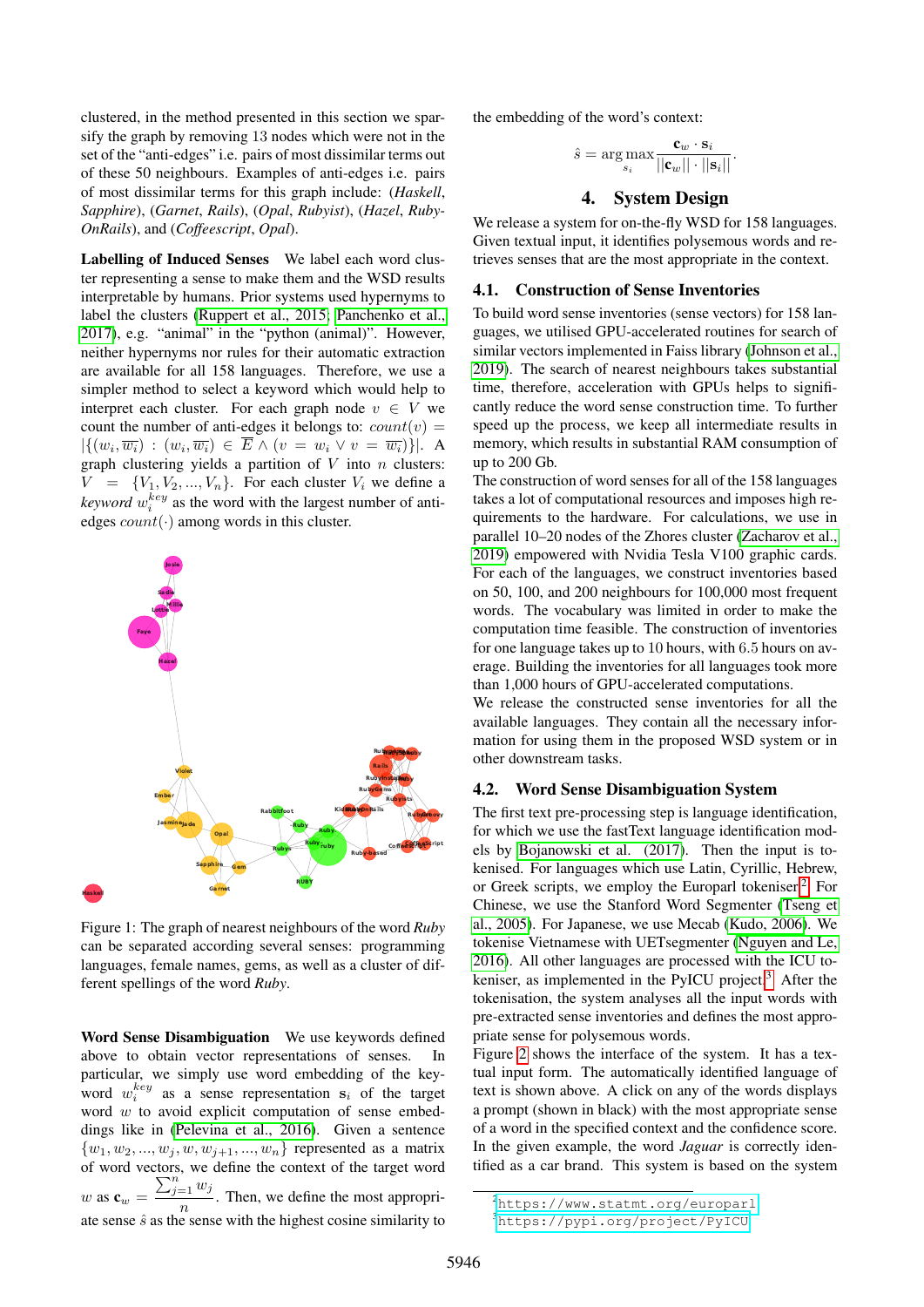#### Language: en

<span id="page-4-0"></span>

Figure 2: Interface of our WSD module with examples for the English language. Given a sentence, it identifies polysemous words and retrieves the most appropriate sense (labelled by the centroid word of a corresponding cluster).

by [Ustalov et al. \(2018\)](#page-9-16), extending it with a back-end for multiple languages, language detection, and sense browsing capabilities.

## 5. Evaluation

We first evaluate our converted embedding models on multi-language lexical similarity and relatedness tasks, as a sanity check, to make sure the word sense induction process did not hurt the general performance of the embeddings. Then, we test the sense embeddings on WSD task.

#### 5.1. Lexical Similarity and Relatedness

Experimental Setup We use the SemR-11 datasets<sup>[4](#page-4-1)</sup> [\(Barzegar et al., 2018\)](#page-8-18), which contain word pairs with manually assigned similarity scores from 0 (words are not related) to 10 (words are fully interchangeable) for 12 languages: English (en), Arabic (ar), German (de), Spanish (es), Farsi (fa), French (fr), Italian (it), Dutch (nl), Portuguese (pt), Russian (ru), Swedish (sv), Chinese (zh). The task is to assign relatedness scores to these pairs so that the ranking of the pairs by this score is close to the ranking defined by the oracle score. The performance is measured with Pearson correlation of the rankings. Since one word can have several different senses in our setup, we follow [Remus and Biemann \(2018\)](#page-9-17) and define the relatedness score for a pair of words as the maximum cosine similarity between any of their sense vectors.

We extract the sense inventories from fastText embedding vectors. We set  $N = K$  for all our experiments, i.e. the number of vertices in the graph and the maximum number of vertices' nearest neighbours match. We conduct experiments with  $N = K$  set to 50, 100, and 200. For each cluster  $V_i$  we create a sense vector  $s_i$  by averaging vectors that belong to this cluster. We rely on the methodology of [\(Remus and Biemann, 2018\)](#page-9-17) shifting the generated sense vector to the direction of the original word vec-

$$
\text{tor: } s_i = \lambda w + (1 - \lambda) \frac{1}{n} \sum_{u \in V_i} \cos(w, u) \cdot u,
$$

[Gold-Standards/tree/master/SemR-11](https://github.com/Lambda-3/Gold-Standards/tree/master/SemR-11)

where,  $\lambda \in [0, 1]$ , w is the embedding of the original word,  $cos(w, u)$  is the cosine similarity between w and u, and  $n = |V_i|$ . By introducing the linear combination of w and  $u \in V_i$  we enforce the similarity of sense vectors to the original word important for this task. In addition to that, we weight  $u$  by their similarity to the original word, so that more similar neighbours contribute more to the sense vector. The shifting parameter  $\lambda$  is set to 0.5, following [Remus](#page-9-17) [and Biemann \(2018\)](#page-9-17).

A fastText model is able to generate a vector for each word even if it is not represented in the vocabulary, due to the use of subword information. However, our system cannot assemble sense vectors for out-of-vocabulary words, for such words it returns their original fastText vector. Still, the coverage of the benchmark datasets by our vocabulary is at least 85% and approaches 100% for some languages, so we do not have to resort to this back-off strategy very often.

We use the original fastText vectors as a baseline. In this case, we compute the relatedness scores of the two words as a cosine similarity of their vectors.

Discussion of Results We compute the relatedness scores for all benchmark datasets using our sense vectors and compare them to cosine similarity scores of original fastText vectors. The results vary for different languages. Figure [3](#page-5-0) shows the change in Pearson correlation score when switching from the baseline fastText embeddings to our sense vectors. The new vectors significantly improve the relatedness detection for German, Farsi, Russian, and Chinese, whereas for Italian, Dutch, and Swedish the score slightly falls behind the baseline. For other languages, the performance of sense vectors is on par with regular fastText.

## 5.2. Word Sense Disambiguation

The purpose of our sense vectors is disambiguation of polysemous words. Therefore, we test the inventories constructed with egvi on the Task 13 of SemEval-2013 — Word Sense Induction [\(Jurgens and Klapaftis, 2013\)](#page-8-19). The task is to identify the different senses of a target word in context in a fully unsupervised manner.

<span id="page-4-1"></span><sup>4</sup>[https://github.com/Lambda-3/](https://github.com/Lambda-3/Gold-Standards/tree/master/SemR-11)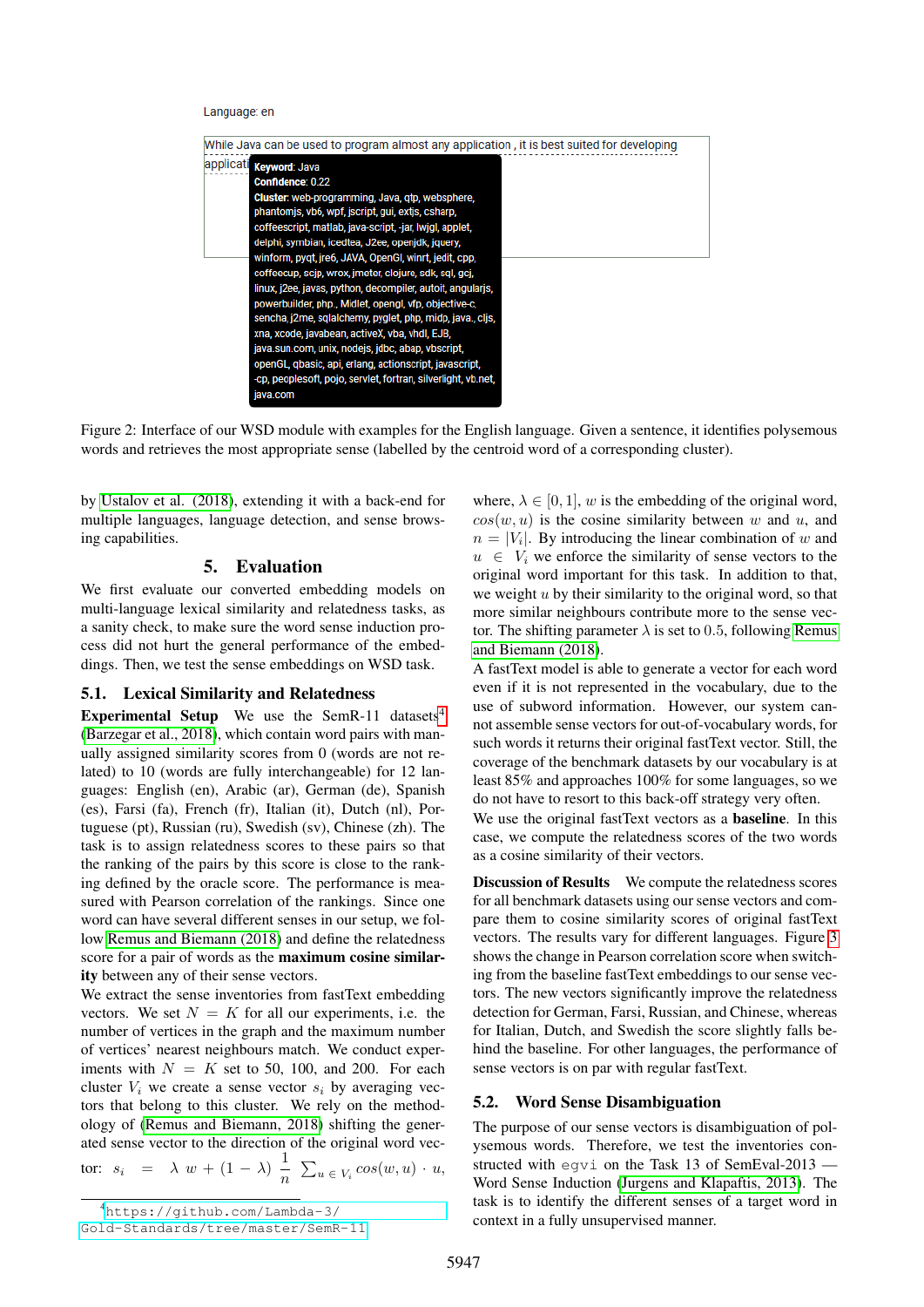<span id="page-5-0"></span>

Figure 3: Absolute improvement of Pearson correlation scores of our embeddings compared to fastText. This is the averaged difference of the scores for all word similarity benchmarks.

Experimental Setup The dataset consists of a set of polysemous words: 20 nouns, 20 verbs, and 10 adjectives and specifies 20 to 100 contexts per word, with the total of 4,664 contexts, drawn from the Open American National Corpus. Given a set of contexts of a polysemous word, the participants of the competition had to divide them into clusters by sense of the word. The contexts are manually labelled with WordNet senses of the target words, the gold standard clustering is generated from this labelling.

The task allows two setups: *graded* WSI where participants can submit multiple senses per word and provide the probability of each sense in a particular context, and *non-graded* WSI where a model determines a single sense for a word in context. In our experiments we performed *non-graded* WSI. We considered the most suitable sense as the one with the highest cosine similarity with embeddings of the context, as described in Section [3.2.](#page-2-0)

The performance of WSI models is measured with three metrics that require mapping of sense inventories (Jaccard Index, Kendall's  $\tau$ , and WNDCG) and two cluster comparison metrics (Fuzzy NMI and Fuzzy B-Cubed).

Discussion of Results We compare our model with the models that participated in the task, the baseline ego-graph clustering model by [Pelevina et al. \(2016\)](#page-9-8), and AdaGram [\(Bartunov et al., 2016\)](#page-8-10), a method that learns sense embeddings based on a Bayesian extension of the Skip-gram model. Besides that, we provide the scores of the simple baselines originally used in the task: assigning one sense to all words, assigning the most frequent sense to all words, and considering each context as expressing a different sense. The evaluation of our model was performed using the open source context-eval tool.<sup>[5](#page-5-1)</sup>

Table [2](#page-6-0) shows the performance of these models on the SemEval dataset. Due to space constraints, we only report the scores of the best-performing SemEval participants, please refer to [Jurgens and Klapaftis \(2013\)](#page-8-19) for the full results. The performance of AdaGram and SenseGram models is reported according to [Pelevina et al. \(2016\)](#page-9-8).

The table shows that the performance of egvi is simi-

lar to state-of-the-art word sense disambiguation and word sense induction models. In particular, we can see that it outperforms SenseGram on the majority of metrics. We should note that this comparison is not fully rigorous, because SenseGram induces sense inventories from word2vec as opposed to fastText vectors used in our work.

#### 5.3. Analysis

In order to see how the separation of word contexts that we perform corresponds to actual senses of polysemous words, we visualise ego-graphs produced by our method. Figure [1](#page-3-0) shows the nearest neighbours clustering for the word *Ruby*, which divides the graph into five senses: *Ruby-related programming tools*, e.g. RubyOnRails (orange cluster), *female names*, e.g. Josie (magenta cluster), *gems*, e.g. Sapphire (yellow cluster), *programming languages in general*, e.g. Haskell (red cluster). Besides, this is typical for fastText embeddings featuring sub-string similarity, one can observe a cluster of different spelling of the word *Ruby* in green. Analogously, the word *python* (see Figure [4\)](#page-5-2) is divided

into the senses of *animals*, e.g. crocodile (yellow cluster), *programming languages*, e.g. perl5 (magenta cluster), and *conference*, e.g. pycon (red cluster).

<span id="page-5-2"></span>

Figure 4: Ego-graph for a polysemous word *python* which is clustered into senses *snake* (yellow), *programming language* (magenta), and *conference* (red). Node size denotes word importance with the largest node in the cluster being used as a keyword to interpret an induced word sense.

In addition, we show a qualitative analysis of senses of *mouse* and *apple*. Table [4](#page-7-0) shows nearest neighbours of the original words separated into clusters (labels for clusters were assigned manually). These inventories demonstrate clear separation of different senses, although it can be too fine-grained. For example, the first and the second cluster for *mouse* both refer to computer mouse, but the first one addresses the different types of computer mice, and the second one is used in the context of mouse actions. Similarly, we see that *iphone* and *macbook* are sep-

<span id="page-5-1"></span><sup>5</sup><https://github.com/uhh-lt/context-eval>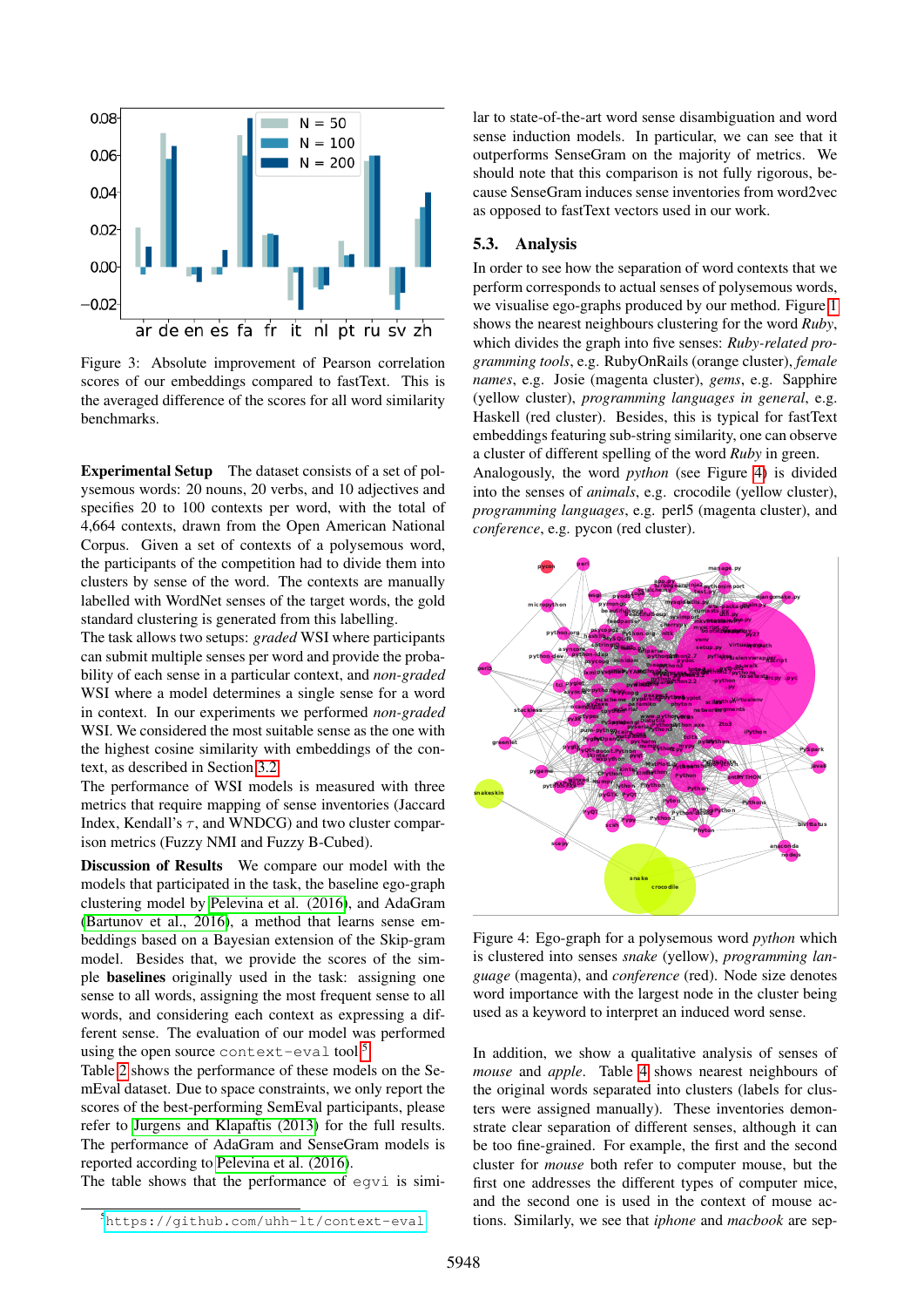<span id="page-6-0"></span>

|                                            | Supervised Evaluation |                  |              |              | <b>Clustering Evaluation</b> |  |  |  |
|--------------------------------------------|-----------------------|------------------|--------------|--------------|------------------------------|--|--|--|
| Model                                      | Jacc. Ind.            | Kendall's $\tau$ | <b>WNDCG</b> | <b>F.NMI</b> | <b>F.B-Cubed</b>             |  |  |  |
| <b>Baselines</b>                           |                       |                  |              |              |                              |  |  |  |
| One sense for all                          | 0.192                 | 0.609            | 0.288        | 0.000        | 0.631                        |  |  |  |
| One sense per instance                     | 0.000                 | 0.000            | 0.000        | 0.071        | 0.000                        |  |  |  |
| <b>Most Frequent Sense</b>                 | 0.455                 | 0.465            | 0.339        |              |                              |  |  |  |
| SemEval-2013 participants                  |                       |                  |              |              |                              |  |  |  |
| AI-KU (base)                               | 0.197                 | 0.620            | 0.387        | 0.065        | 0.390                        |  |  |  |
| AI-KU (remove5-add1000)                    | 0.244                 | 0.642            | 0.332        | 0.039        | 0.451                        |  |  |  |
| Unimelb $(50k)$                            | 0.213                 | 0.620            | 0.371        | 0.060        | 0.483                        |  |  |  |
| Sense embeddings                           |                       |                  |              |              |                              |  |  |  |
| AdaGram, $\alpha$ = 0.05, 100 dim. vectors | 0.274                 | 0.644            | 0.318        | 0.058        | 0.470                        |  |  |  |
| SenseGram (word2vec)                       | 0.197                 | 0.615            | 0.291        | 0.011        | 0.615                        |  |  |  |
| eqvi (fastText, $K=200$ )                  | 0.229                 | 0.625            | 0.300        | 0.035        | 0.541                        |  |  |  |

Table 2: WSD performance on the SemEval-2013 Task 13 dataset for the English language.

<span id="page-6-2"></span>

Figure 5: Distribution of the number of senses per word in the generated inventories for all 158 languages for the number of neighbours set to:  $N \in \{50, 100, 200\}$ ,  $K \in \{50, 100, 200\}$  with  $N = K$ .

arated into two clusters. Interestingly, fastText handles typos, code-switching, and emojis by correctly associating all non-standard variants to the word they refer, and our method is able to cluster them appropriately.

Both inventories were produced with  $K = 200$ , which ensures stronger connectivity of graph. However, we see that this setting still produces too many clusters. We computed the average numbers of clusters produced by our model with  $K = 200$  for words from the word relatedness datasets and compared these numbers with the number of senses in WordNet for English and RuWordNet [\(Loukachevitch and](#page-9-18) [Dobrov, 2014\)](#page-9-18) for Russian (see Table [3\)](#page-6-1). We can see that the number of senses extracted by our method is consistently higher than the real number of senses.

We also compute the average number of senses per word for all the languages and different values of  $K$  (see Figure [5\)](#page-6-2). The average across languages does not change much as we increase  $K$ . However, for larger  $K$  the average exceed the median value, indicating that more languages have lower number of senses per word. At the same time, while at smaller  $K$  the maximum average number of senses per word does not exceed 6, larger values of K produce outliers, e.g. English with 12.5 senses.

Notably, there are no languages with an average number of senses less than 2, while numbers on English and Russian WordNets are considerably lower. This confirms that our method systematically over-generates senses. The presence of outliers shows that this effect cannot be eliminated by

further increasing  $K$ , because the  $i$ -th nearest neighbour of a word for  $i > 200$  can be only remotely related to this word, even if the word is rare. Thus, our sense clustering algorithm needs a method of merging spurious senses.

<span id="page-6-1"></span>

|                  | mc      | rg          |      | simlex ws353 | total                            |
|------------------|---------|-------------|------|--------------|----------------------------------|
|                  | English |             |      |              |                                  |
| inventory        | 9.8     | 9.8         | 12.6 | 11.3         | 12.5                             |
| WordNet          |         | 3.6 3.7 6.5 |      | 5.5          | $1.23$ (nouns)<br>$2.16$ (verbs) |
|                  | Russian |             |      |              |                                  |
| inventory        | 1.8     | 2.0         |      | 2.2          | 2.97                             |
| <b>RuWordNet</b> | 1.4     | 1.4         |      | 1.8          | $1.12$ (nouns)<br>$1.33$ (verbs) |

Table 3: Average number of senses for words from SemR-11 dataset in our inventory and in WordNet for English and ruWordNet for Russian. The rightmost column gives the average number of senses in the inventories and WordNets.

## 6. Conclusions and Future Work

We present  $\equiv$   $q\vee i$ , a new algorithm for word sense induction based on graph clustering that is fully unsupervised and relies on graph operations between word vectors. We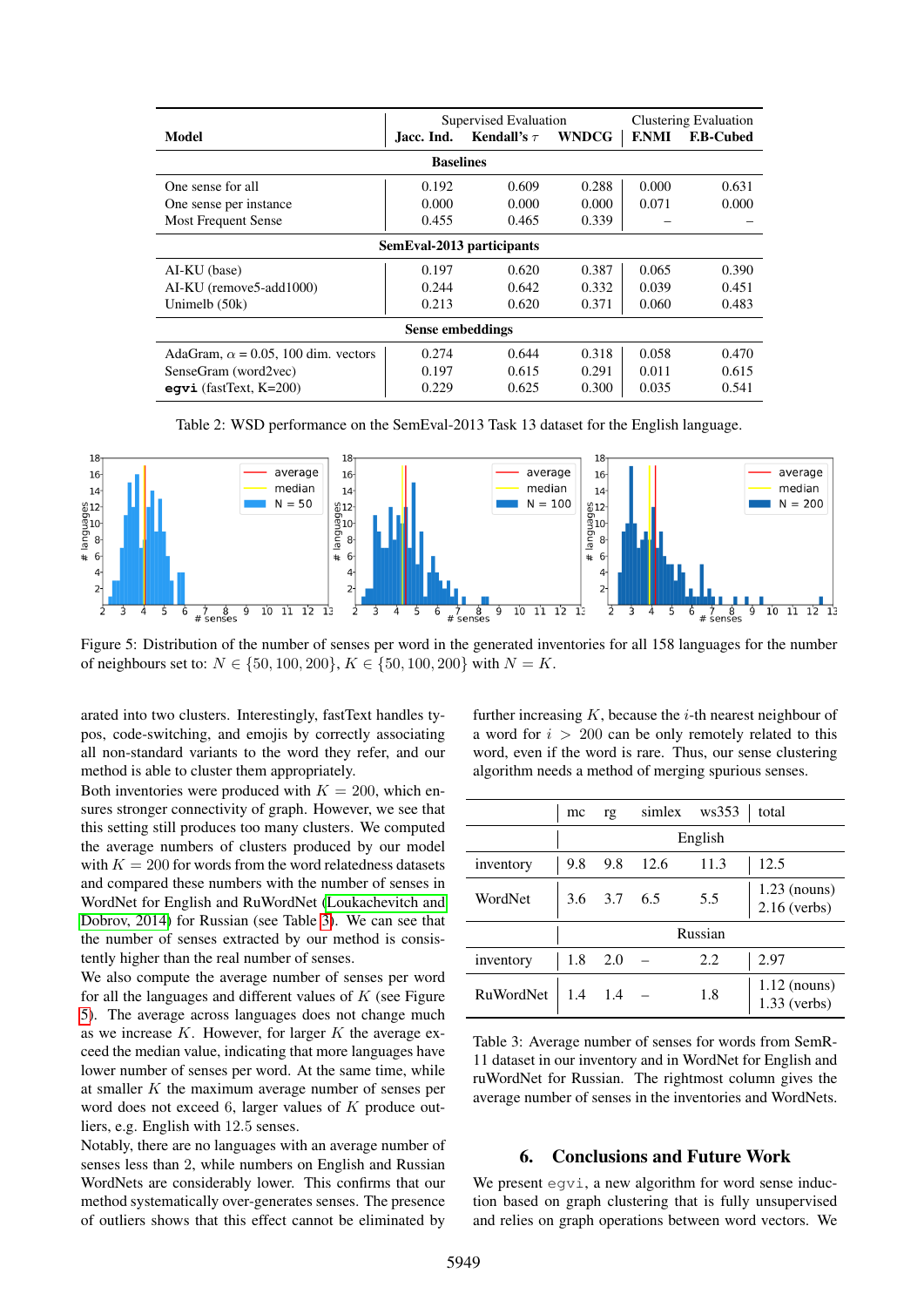<span id="page-7-0"></span>

| Label                           | <b>Nearest neighbours</b>                                                                                                                                                                                                                                                                       |  |  |  |
|---------------------------------|-------------------------------------------------------------------------------------------------------------------------------------------------------------------------------------------------------------------------------------------------------------------------------------------------|--|--|--|
| <b>MOUSE</b>                    |                                                                                                                                                                                                                                                                                                 |  |  |  |
| computer<br>mouse types         | touch-pad, logitec, scrollwheel, mouses, mouse.It, mouse.The, joystick, trackpads, nano-receiver, 800DPI, nony,<br>track-pad, M325, keyboard-controlled, Intellipoint, MouseI, intellimouse, Swiftpoint, Evoluent, 800dpi, moused,<br>game-pad, steelseries, ErgoMotion, IntelliMouse, <>       |  |  |  |
| computer<br>mouse actions       | Ctrl-Alt, right-mouse, cursor, left-clicks, spacebar, rnUse, mouseclick, click, mousepointer, keystroke, cusor,<br>mousewheel, MouseMove, mousebutton, leftclick, click-dragging, mouse-button, cursor., arrow-key, double-<br>clicks, mouse-down, ungrab, mouseX, arrow-keys, right-button, <> |  |  |  |
| rodent                          | Rodent, rodent, mousehole, rats, mice, mice-, hamster, SOD1G93A, meeses, mice.The, PDAPP, hedgehog,<br>Maukie, rTg4510, mousey, meeces, rodents, cat, White-footed, rat, Mice, <>                                                                                                               |  |  |  |
| keyboard                        | keyborad, keybard, keybord, keyboardThe, keyboad, keyboar, Keyboard, keboard, keyboardI, keyb, key-<br>board. This, keybaord, keyboard                                                                                                                                                          |  |  |  |
| medical                         | SENCAR, mTERT, mouse-specific                                                                                                                                                                                                                                                                   |  |  |  |
| Latin                           | Apodemus, Micormys                                                                                                                                                                                                                                                                              |  |  |  |
| Latin                           | <b>Akodon</b>                                                                                                                                                                                                                                                                                   |  |  |  |
| <b>APPLE</b>                    |                                                                                                                                                                                                                                                                                                 |  |  |  |
| iphone                          | mobileme, idevice, carplay, iphones, icloud, iwatch, ios5, ipod, <i>iphone</i> , android, ifans, <i>iphone.I</i> , <i>iphone4</i> ,<br>iphone5s, idevices, ipad, ios, ipad., iphone5, iphone., ios7                                                                                             |  |  |  |
| fruit                           | apples, apple-producing, Honeycrisp, apple-y, Macouns, apple-growing, pear, apple-pear, Gravensteins, apple-<br>like, Apples, Honeycrisps, apple-related, Borkh, Braeburns, Starkrimson, Apples-, SweeTango, Elstar                                                                             |  |  |  |
| macbook                         | macbook, macbookpro, macbookair, imac, ibooks, tuaw, osx, macintosh, imacs, apple.com, applestore, Tagsap-<br>ple, stevejobs, applecare                                                                                                                                                         |  |  |  |
| fruit, typos<br>pinklady        | blackerry, blackberry, blueberry, aplle, cidar, <b>apple.The</b> , apple.I, aple, appple, calvados, pie.It,                                                                                                                                                                                     |  |  |  |
| tokenisation is-<br>sues, typos | Apple.This, AMApple, it.Apple, too.Apple, AppleApple, up.Apple, AppleA, Aplle, Apple.Apple                                                                                                                                                                                                      |  |  |  |
| Apple criticism                 | anti-apple, Aple, Crapple, isheep, iDiots, crapple, Appple, iCrap, non-apple                                                                                                                                                                                                                    |  |  |  |
| Bible                           | Adam                                                                                                                                                                                                                                                                                            |  |  |  |
| cooking                         | caramel-dipped                                                                                                                                                                                                                                                                                  |  |  |  |
| iphone                          | earpod                                                                                                                                                                                                                                                                                          |  |  |  |
| Russian                         | яблоко [Russian: "apple"]                                                                                                                                                                                                                                                                       |  |  |  |
| emoji                           | [apple emoji]                                                                                                                                                                                                                                                                                   |  |  |  |

Table 4: Clustering of senses for words *mouse* and *apple* produced by our method. Cluster labels in this table were assigned manually for illustrative purposes. For on-the-fly disambiguation we use centroid words in clusters as sense labels (shown here in bold).

apply this algorithm to a large collection of pre-trained fast-Text word embeddings, releasing sense inventories for 158 languages.<sup>[6](#page-7-1)</sup> These inventories contain all the necessary information for constructing sense vectors and using them in downstream tasks. The sense vectors for polysemous words can be directly retrofitted with the pre-trained word embeddings and do not need any external resources. As one application of these multilingual sense inventories, we present a multilingual word sense disambiguation system that performs unsupervised and knowledge-free WSD for 158 languages without the use of any dictionary or sense-labelled corpus.

The evaluation of quality of the produced sense inventories is performed on multilingual word similarity benchmarks, showing that our sense vectors improve the scores compared to non-disambiguated word embeddings. Therefore, our system in its present state can improve WSD and downstream tasks for languages where knowledge bases, taxonomies, and annotated corpora are not available and supervised WSD models cannot be trained.

A promising direction for future work is combining distributional information from the induced sense inventories with lexical knowledge bases to improve WSD performance. Besides, we encourage the use of the produced word sense inventories in other downstream tasks.

## 7. Acknowledgements

We acknowledge the support of the Deutsche Forschungsgemeinschaft (DFG) foundation under the "JOIN-T 2" and "ACQuA" projects. Ekaterina Artemova was supported by the framework of the HSE University Basic Research Program and Russian Academic Excellence Project "5-100".

<span id="page-7-1"></span><sup>&</sup>lt;sup>6</sup>Links to the produced datasets, online demo, and source codes are available at: <http://uhh-lt.github.io/158>.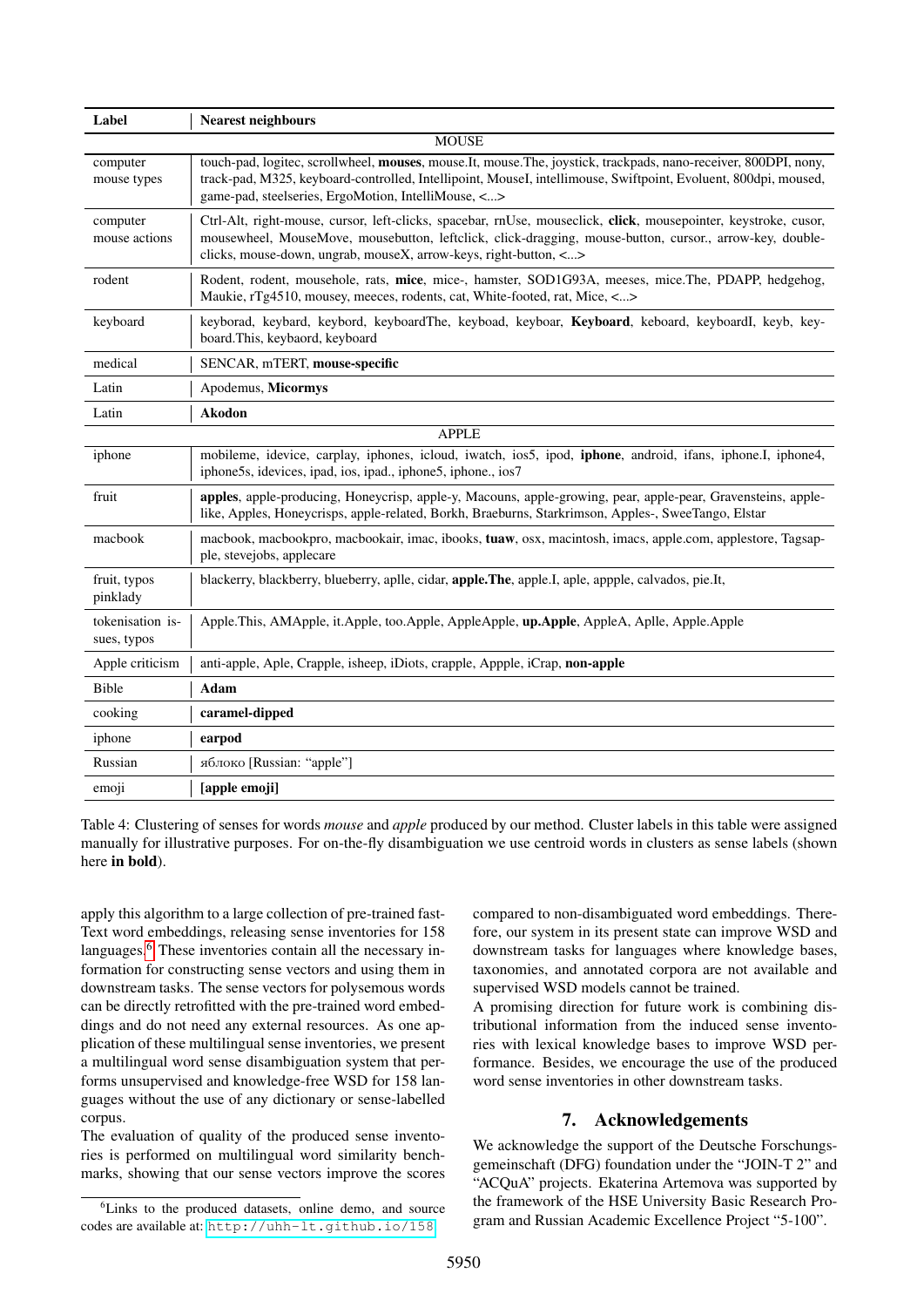## 8. Bibliographical References

- <span id="page-8-11"></span>Amplayo, R. K., Hwang, S.-w., and Song, M. (2019). AutoSense Model for Word Sense Induction. In *Proceedings of the AAAI Conference on Artificial Intelligence*, pages 6212–6219, Honolulu, HI, USA. Association for the Advancement of Artificial Intelligence (AAAI).
- <span id="page-8-15"></span>Amrami, A. and Goldberg, Y. (2018). Word Sense Induction with Neural biLM and Symmetric Patterns. In *Proceedings of the 2018 Conference on Empirical Methods in Natural Language Processing*, EMNLP 2018, pages 4860–4867, Brussels, Belgium. Association for Computational Linguistics.
- <span id="page-8-1"></span>Athiwaratkun, B., Wilson, A., and Anandkumar, A. (2018). Probabilistic FastText for Multi-Sense Word Embeddings. In *Proceedings of the 56th Annual Meeting of the Association for Computational Linguistics (Volume 1: Long Papers)*, ACL 2018, pages 1–11, Melbourne, VIC, Australia. Association for Computational Linguistics.
- <span id="page-8-10"></span>Bartunov, S., Kondrashkin, D., Osokin, A., and Vetrov, D. P. (2016). Breaking Sticks and Ambiguities with Adaptive Skip-gram. *Journal of Machine Learning Research*, 51:130–138.
- <span id="page-8-18"></span>Barzegar, S., Davis, B., Zarrouk, M., Handschuh, S., and Freitas, A. (2018). SemR-11: A Multi-Lingual Gold-Standard for Semantic Similarity and Relatedness for Eleven Languages. In *Proceedings of the Eleventh International Conference on Language Resources and Evaluation (LREC 2018)*, pages 3912–3916, Miyazaki, Japan. European Language Resources Association (ELRA).
- <span id="page-8-13"></span>Biemann, C. (2006). Chinese Whispers: An Efficient Graph Clustering Algorithm and Its Application to Natural Language Processing Problems. In *Proceedings of the First Workshop on Graph Based Methods for Natural Language Processing*, TextGraphs-1, pages 73–80, New York, NY, USA. Association for Computational Linguistics.
- <span id="page-8-3"></span>Bojanowski, P., Grave, E., Joulin, A., and Mikolov, T. (2017). Enriching Word Vectors with Subword Information. *Transactions of the Association for Computational Linguistics*, 5:135–146.
- <span id="page-8-5"></span>Devlin, J., Chang, M.-W., Lee, K., and Toutanova, K. (2019). BERT: Pre-training of Deep Bidirectional Transformers for Language Understanding. In *Proceedings of the 2019 Conference of the North American Chapter of the Association for Computational Linguistics: Human Language Technologies, Volume 1 (Long and Short Papers)*, NAACL-HLT 2019, pages 4171–4186, Minneapolis, MN, USA. Association for Computational Linguistics.
- <span id="page-8-0"></span>Grave, E., Bojanowski, P., Gupta, P., Joulin, A., and Mikolov, T. (2018). Learning Word Vectors for 157 Languages. In *Proceedings of the Eleventh International Conference on Language Resources and Evaluation (LREC 2018)*, pages 3483–3487, Miyazaki, Japan. European Language Resources Association (ELRA).
- <span id="page-8-14"></span>Hope, D. and Keller, B. (2013a). MaxMax: A Graph-Based Soft Clustering Algorithm Applied to Word Sense Induction. In *Computational Linguistics and Intelli-*

*gent Text Processing, 14th International Conference, CI-CLing 2013, Samos, Greece, March 24-30, 2013, Proceedings, Part I*, volume 7816 of *Lecture Notes in Computer Science*, pages 368–381. Springer Berlin Heidelberg, Berlin and Heidelberg, Germany.

- <span id="page-8-12"></span>Hope, D. and Keller, B. (2013b). UoS: A Graph-Based System for Graded Word Sense Induction. In *Second Joint Conference on Lexical and Computational Semantics (\*SEM), Volume 2: Proceedings of the Seventh International Workshop on Semantic Evaluation (SemEval 2013)*, pages 689–694, Atlanta, GA, USA. Association for Computational Linguistics.
- <span id="page-8-4"></span>Huang, L., Sun, C., Qiu, X., and Huang, X. (2019). GlossBERT: BERT for Word Sense Disambiguation with Gloss Knowledge. In *Proceedings of the 2019 Conference on Empirical Methods in Natural Language Processing and the 9th International Joint Conference on Natural Language Processing (EMNLP-IJCNLP)*, pages 3509–3514, Hong Kong. Association for Computational Linguistics.
- <span id="page-8-7"></span>Iacobacci, I. and Navigli, R. (2019). LSTMEmbed: Learning Word and Sense Representations from a Large Semantically Annotated Corpus with Long Short-Term Memories. In *Proceedings of the 57th Annual Meeting of the Association for Computational Linguistics*, ACL 2019, pages 1685–1695, Florence, Italy. Association for Computational Linguistics.
- <span id="page-8-6"></span>Iacobacci, I., Pilehvar, M. T., and Navigli, R. (2015). Sensembed: Learning sense embeddings for word and relational similarity. In *Proceedings of the 53rd Annual Meeting of the Association for Computational Linguistics and the 7th International Joint Conference on Natural Language Processing (Volume 1: Long Papers)*, ACL-IJCNLP 2015, pages 95–105, Beijing, China. Association for Computational Linguistics.
- <span id="page-8-2"></span>Jain, S., Bodapati, S. B., Nallapati, R., and Anandkumar, A. (2019). Multi Sense Embeddings from Topic Models. In *Proceedings of the 3rd International Conference on Natural Language and Speech Processing*, ICNLSP 2019, pages 34–41, Trento, Italy. Association for Computational Linguistics.
- <span id="page-8-16"></span>Johnson, J., Douze, M., and Jégou, H. (2019). Billionscale similarity search with GPUs. *IEEE Transactions on Big Data*.
- <span id="page-8-19"></span>Jurgens, D. and Klapaftis, I. (2013). SemEval-2013 task 13: Word sense induction for graded and non-graded senses. In *Second Joint Conference on Lexical and Computational Semantics (\*SEM), Volume 2: Proceedings of the Seventh International Workshop on Semantic Evaluation (SemEval 2013)*, pages 290–299, Atlanta, GA, USA, June. Association for Computational Linguistics.
- <span id="page-8-17"></span>Kudo, T. (2006). MeCab: Yet Another Part-ofSpeech and Morphological Analyzer. [http:](http://mecab.sourceforge.jp/) [//mecab.sourceforge.jp/](http://mecab.sourceforge.jp/).
- <span id="page-8-8"></span>Kutuzov, A. (2018). Russian word sense induction by clustering averaged word embeddings. In *Komp'yuternaya Lingvistika i Intellektual'nye Tekhnologii: Dialog conference*, pages 391–403, Moscow, Russia.
- <span id="page-8-9"></span>Li, J. and Jurafsky, D. (2015). Do Multi-Sense Embed-